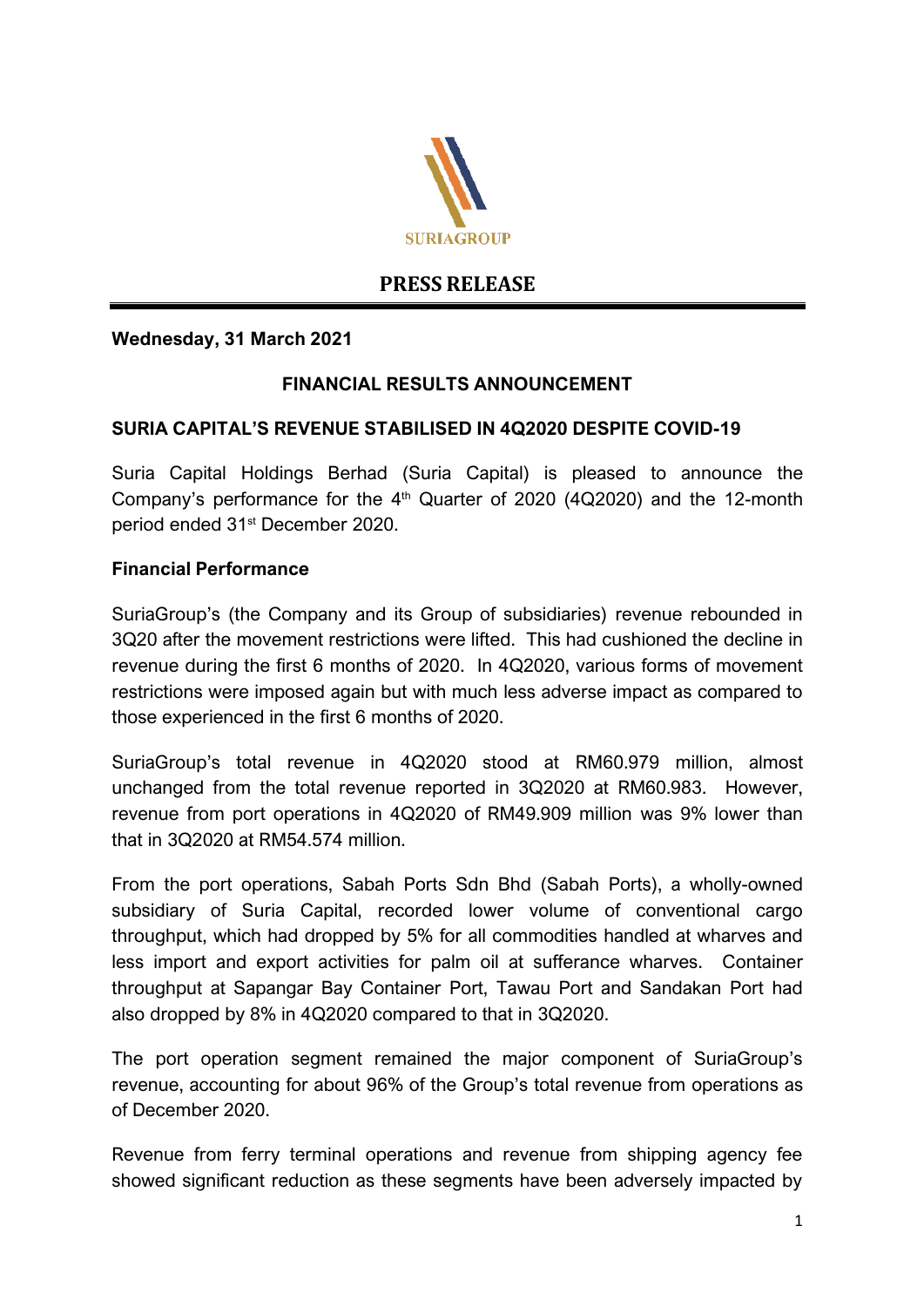the COVID-19 pandemic and the imposition of Movement Control Order (MCO) and Conditional Movement Control Order (CMCO).

Notwithstanding this, revenue from the railway project under contract and engineering segment was higher in 4Q2020 at RM2.4 million compared to RM1.5 million reported in 3Q2020 based on the percentage of completion of the project.

The Group's pre-tax profit for 4Q2020 of RM11.5 million stood lower by RM3.3 million or 22% compared to the pre-tax profit reported in 3Q2020, mainly due to lower revenue from operations and other income.

For the year ended 31 December 2020, the Group registered a pre-tax profit of RM47.7 million, decreasing by RM25.0 million or 34% from RM72.7 million reported in the previous year ended 31 December 2019.

# **Port Performance**

During the 4Q2020, Sabah Ports handled lower throughput when compared to 3Q2020, both in terms of cargo and container volume mainly affected by the pandemic and government's imposition of MCO and CMCO. Conventional cargo throughput dropped by only 5% to 6.44 million metric tonnes from a total of 6.78 million metric tonnes recorded earlier in the 3Q2020. The major commodities handled by the ports consisted of liquid bulk (palm oil and petroleum products), fertilizer, palm kernel expeller (PKE), wood products and other general cargo.

During the 4Q2020, container throughput at Sapangar Bay Container Port, Tawau Port and Sandakan Port, nevertheless, dropped by 8% in 4Q2020 to 94,759 TEUs as against 3Q2020. Container throughput in 3Q2020 recorded the highest quarter volume in 2020 when it reached 102,649 TEUs.

During 4Q2020, Sapangar Bay Container Port handled 73% of the overall TEUs, while Tawau Port and Sandakan Port handled 16% and 11% of the total TEUs respectively.

# **Achievements in 2020**

During 2020, a number of initiatives had been taken up by the Group which focused on the port operations and services, property development and railway rehabilitation projects. This was carried out despite the challenges posed by the COVID-19 pandemic and when some of planned project commencements were affected by the MCO and CMCO.

The dredging works at Sandakan Port and Tawau Port were completed in the second quarter of 2020, while the installation of 80-reefer points at Sapangar Bay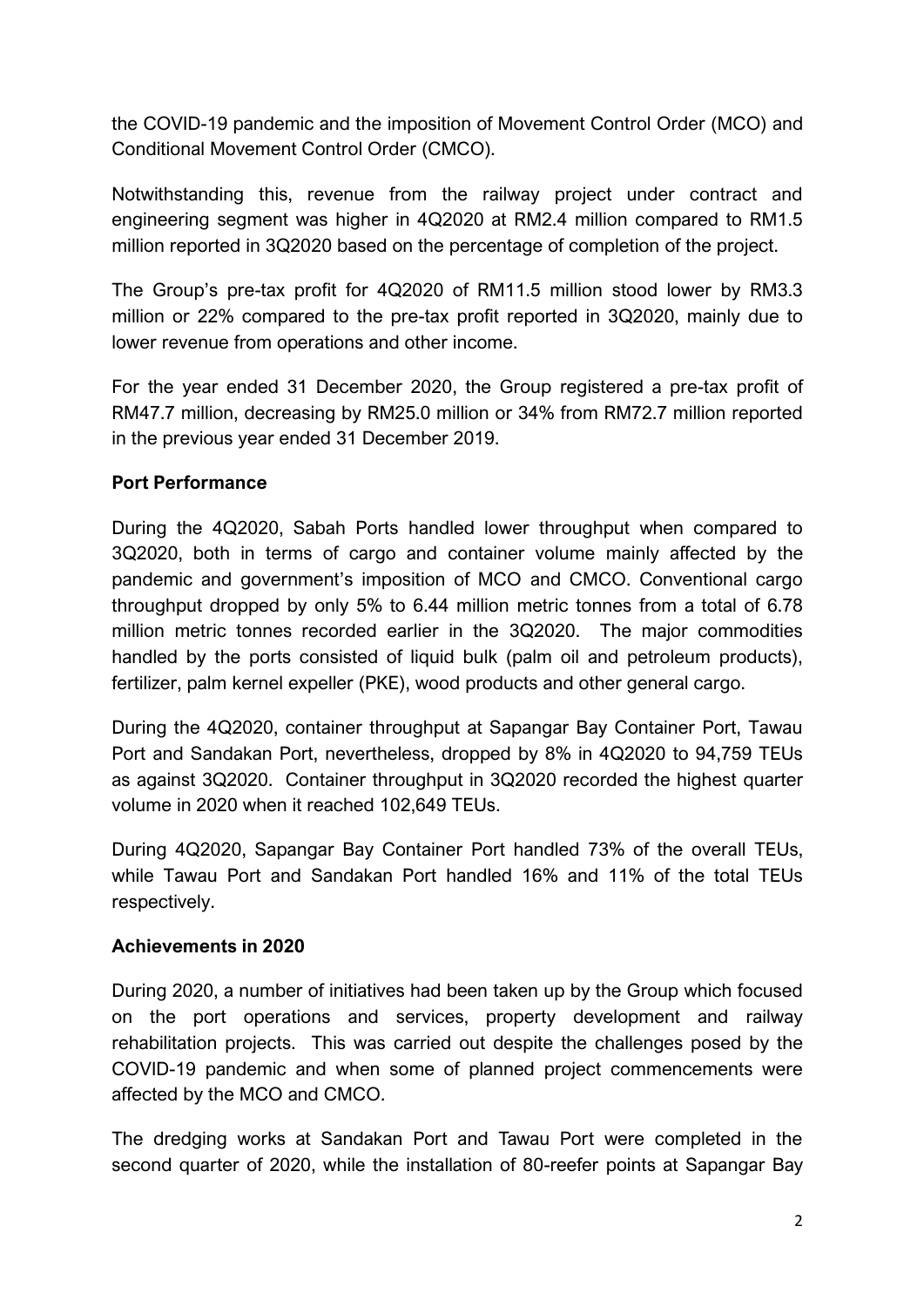Container Port was completed in September 2020. The total number of reefer points has now increased to 292 from 212.

The construction of a new jetty at Sapangar Bay Oil Terminal was awarded to the successful contractor in September 2020. The construction has commenced since December 2020 and is targeted for completion by end of March 2022. The financier for the project is Bank Pembangunan Malaysia Berhad.

Meanwhile, the tender exercise for the proposed expansion of Sapangar Bay Container Port has been completed. The project is funded by the Federal Government and implemented by Sabah Economic Development and Investment Authority (SEDIA). It is expected that the tender will be awarded to the successful tenderer within the second quarter of 2021.

In property development, the first phase of the Jesselton Quay project at Tanjung Lipat, had reached 83% completion as at 31 December 2020. The project, located within the vicinity of the Kota Kinabalu Port, is a joint-venture project between Suria Capital Holdings Berhad and SBC Corporation Berhad.

Due to the movement control order in 4Q2020, extension of time (EOT) to complete the construction of the railway line between Tenom and Halogilat was approved and revised to 22 March 2021. Based on the approved EOT, the stage of completion was revised to 90% as at 31 December 2020. Notwithstanding this, as at 31 March 2021, the construction of the railway line has been fully completed for Jabatan Keretapi Negeri Sabah to recommend to the Ministry of Transport for the Conditional Certificate of Practical Completion.

# **Outlook in 2021**

Despite the uncertainties in the current economic condition which has been significantly impacted by the COVID-19 pandemic, we are positive on the gradual economic recovery globally in the following years as the vaccine is being made available world-wide.

In our port operation activities, we have seen gradual and continuous improvements in conventional cargo and container throughput going through our ports beginning the 3Q2020.

The expansion of Sapangar Bay Container Port as implemented by SEDIA will proceed as planned with participation from Sabah Ports Sdn Bhd on technical inputs.